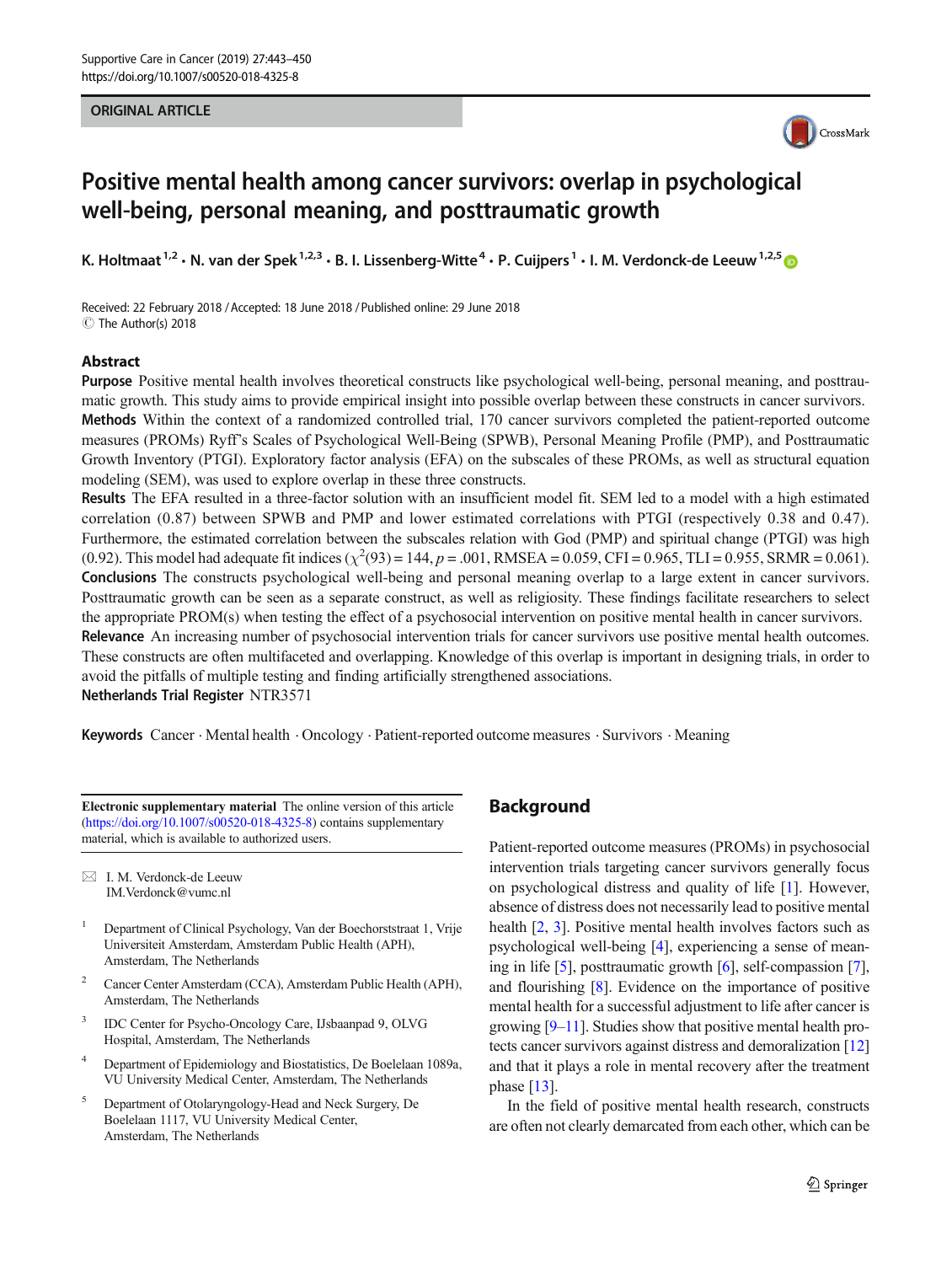observed in their often extensive descriptions [[5,](#page-6-0) [14,](#page-6-0) [15](#page-6-0)]. Although the theories of constructs like psychological wellbeing [\[16](#page-6-0)], meaning in life [\[5](#page-6-0), [17](#page-7-0)], and posttraumatic growth [\[18\]](#page-7-0) are rooted in different research traditions, the multifaceted descriptions of these constructs tend to overlap considerably. This hinders their operationalization into adequately distinguishable constructs, which is imperative for carrying out rigorous randomized controlled trials (RCTs) investigating the effects of interventions that aim to improve positive mental health in cancer survivors.

Not surprisingly, the overlap between psychological wellbeing, meaning, and posttraumatic growth is reflected in medium to strong correlations between these constructs in cancer survivors [\[11,](#page-6-0) [19,](#page-7-0) [20](#page-7-0)], although correlations with posttraumatic growth tend to be lower  $[11, 21-24]$  $[11, 21-24]$  $[11, 21-24]$  $[11, 21-24]$  $[11, 21-24]$ . Furthermore, the overlap is noticeable when these constructs are operationalized into measurement instruments. Three frequently used PROMs in psycho-oncology (Ryff's Scales of Psychological Well-Being (SPWB) [\[16\]](#page-6-0), the Personal Meaning Profile (PMP) [[17\]](#page-7-0), and the Posttraumatic Growth Inventory (PTGI) [\[25](#page-7-0)]) were recently used in a randomized controlled trial (RCT) on the efficacy of meaning-centered group psychotherapy (MCGP) for cancer survivors [[26](#page-7-0)]. All three measurement instruments contain a subscale on relations with other people. Overlap between the measures of psychological well-being and personal meaning can further be found in the areas of pursuing worthwhile goals, having a sense of mastery or dedication, and a sense of being at peace with oneself. Posttraumatic growth by definition comprehends positive psychological change in response to an adverse event, in contrast to psychological well-being and personal meaning. Yet, the measurement instrument of posttraumatic growth has overlap with the measurement instruments of psychological wellbeing and meaning in all its facets, including growth, finding new possibilities in life, and spirituality. An overview of the overlap between these measurement instruments is displayed in Table [1](#page-2-0).

As a result of the overlap between these instruments, it is difficult to gain insight into what exactly is affected by interventions that aim to improve positive mental health. Furthermore, the question rises which (subscales of) instruments are suited best to be used as primary outcome measure in RCTs investigating these interventions. Therefore, the aim of the present study was to investigate empirically the overlap between measurement instruments of psychological well-being, personal meaning, and posttraumatic growth among cancer survivors. Factor analysis was conducted on the subcales of the Dutch versions of these well-validated PROMs (i.e., SPWB, PMP, and PTGI), as filled out in the context of the RCT evaluating MCGP [[26\]](#page-7-0). It was presumed that factor analysis would not result in three separate factors representing psychological well-being, personal meaning, and posttraumatic growth. It was expected that a different factor structure would appear, crossing through these measurement instruments and revealing areas of overlap. The results will contribute to better understanding of the overlap of these positive mental health constructs, which is highly needed to develop core outcome sets to measure cancer survivors' positive mental health in the future.

## Methods

## **Patients**

For this study, baseline data were used from an RCT on the efficacy of MCGP for cancer survivors [[26\]](#page-7-0). Ethical approval for this study was provided by the Medical Ethical Committee of Leiden University Medical Center (NL34814.058.10). Information about the study protocol, participants, and primary outcomes has been published previously [\[26](#page-7-0), [27\]](#page-7-0).

Participants were recruited between August 2012 and September 2014. Inclusion criteria were as follows: cancer diagnosis in the last 5 years, treated with curative intent, main treatment completed (i.e., surgery, radiotherapy, chemotherapy), presence of an expressed need for psychological support, and at least one psychosocial complaint. Exclusion criteria were as follows: severe cognitive impairment, current psychological or psychiatric treatment elsewhere, and an insufficient mastery of the Dutch language. All criteria were ascertained during a telephonic screening interview.

Informed consent was obtained from all individual participants included in the study. Demographic characteristics were obtained by self-report: age, gender, marital status, education level, employment, religious background, other negative life events, and past psychological treatment. Illness-related characteristics included type of cancer, tumor stage, type of treatment, and time since treatment and were retrieved from medical records or by self-report, if medical records were unavailable.

## Outcome measures

Psychological well-being was measured using the Dutch version of the SPWB [\[28\]](#page-7-0). This is a 39-item measure consisting of six subscales: self-acceptance ( $\alpha$  = 0.81), positive relations with others ( $\alpha$  = 0.83), autonomy ( $\alpha$  = 0.84), environmental mastery ( $\alpha$  = 0.76), purpose in life ( $\alpha$  = 0.79), and personal growth ( $\alpha$  = 0.071). Items were answered on a 6-point Likert scale, ranging from 1 (strongly disagree) to 6 (strongly agree). Subscale scores were calculated as the mean item score. Higher scores indicated greater well-being. The Dutch version has the same six subscales as the original version, although several items had to be removed to reach adequate fit. The Dutch version showed sufficient internal consistency and good construct validity [[28](#page-7-0)].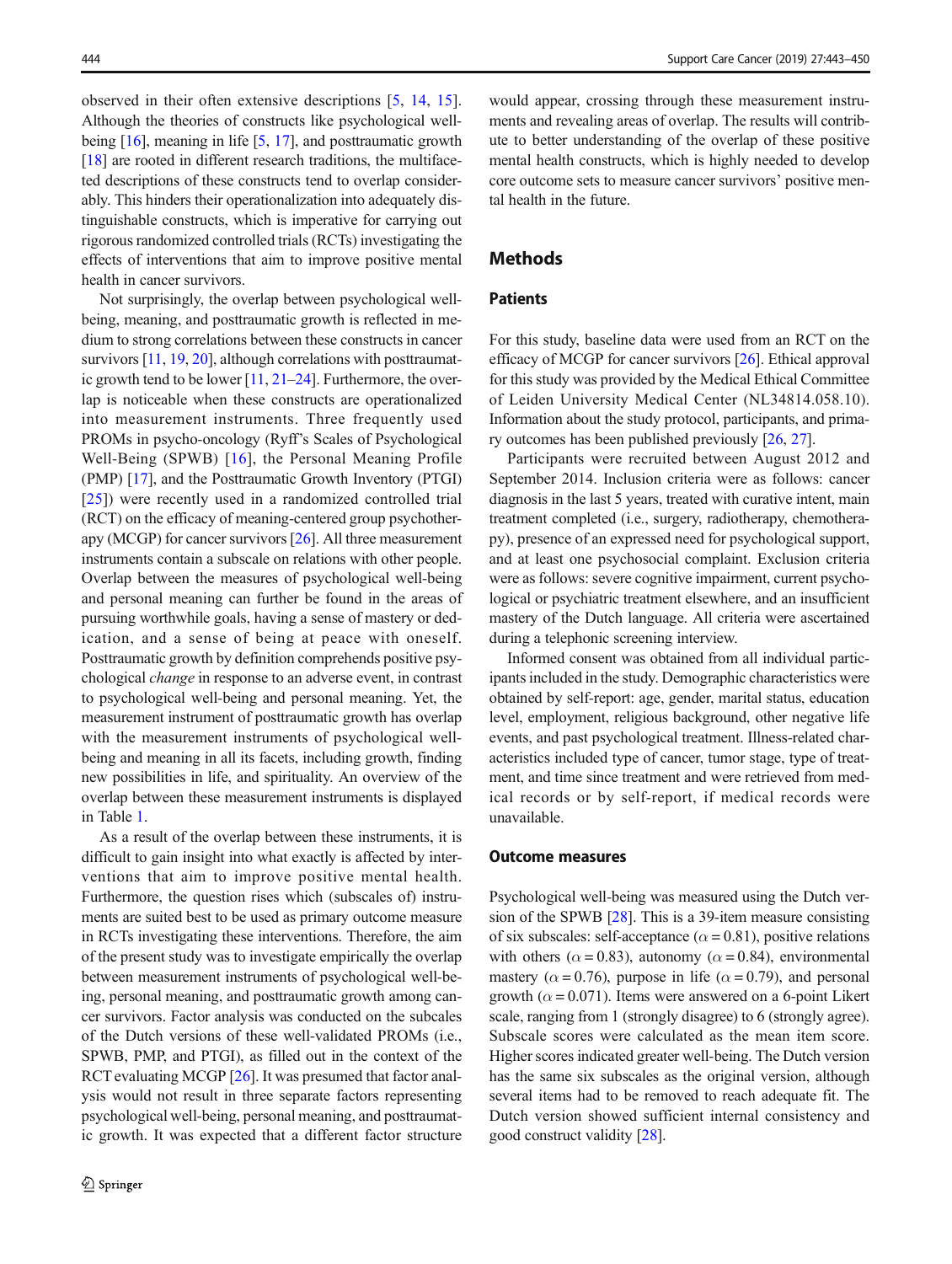| Measure     | Scales of Psychological Well-Being<br>(SPWB)                                                                                                                                                                                   | Personal Meaning Profile (PMP)                                                                                                                                                                                                                                                            | Posttraumatic Growth (PTGI)                                                                                                                                                                                  |  |  |
|-------------|--------------------------------------------------------------------------------------------------------------------------------------------------------------------------------------------------------------------------------|-------------------------------------------------------------------------------------------------------------------------------------------------------------------------------------------------------------------------------------------------------------------------------------------|--------------------------------------------------------------------------------------------------------------------------------------------------------------------------------------------------------------|--|--|
| Subscale    | Purpose in life                                                                                                                                                                                                                | Goal-orientedness                                                                                                                                                                                                                                                                         | Appreciation of life                                                                                                                                                                                         |  |  |
| Description | Goals and purpose in life, directedness,<br>meaning to present and past life, aims<br>and objectives for living.                                                                                                               | Life goals, worthwhile objectives, valuable<br>pursuits, purpose, meaning and<br>direction in life, actualize his/her poten-<br>tials.                                                                                                                                                    | Priorities in life, appreciation for his/her<br>own life, appreciates each day.                                                                                                                              |  |  |
|             | Environmental mastery                                                                                                                                                                                                          | Dedication to life                                                                                                                                                                                                                                                                        | Personal Strength                                                                                                                                                                                            |  |  |
|             | Mastery and competence in managing<br>the environment, complex array of<br>external activities, effective use of<br>opportunities, creates contexts<br>suitable to personal needs and values.                                  | Contributes to well-being of others, values<br>and is committed to his/her work, con-<br>tribution to society, initiatives, likes<br>challenges, persistent and resourceful,<br>makes full sense of his/her abilities,<br>personal growth, does not give up, al-<br>truistic and helpful. | Self-reliance, knows he/she can handle<br>difficulties, accepts the way things<br>work out, discovered that he/she is<br>stronger than he/she thought he/she<br>was.                                         |  |  |
|             | Personal growth                                                                                                                                                                                                                |                                                                                                                                                                                                                                                                                           | New possibilities                                                                                                                                                                                            |  |  |
|             | Continued development, growing and<br>expanding, open to experiences,<br>sense of realizing his/her potential,<br>improvement in self and behavior,<br>changing in ways that reflect more<br>self-knowledge and effectiveness. |                                                                                                                                                                                                                                                                                           | New interests, new path for life, does<br>better things with his/her life, new<br>opportunities which would not have<br>been available otherwise, changes<br>things which need changing.                     |  |  |
|             | Self-acceptance<br>Positive attitude toward the self.<br>acknowledges and accepts multiple<br>good and bad aspects of self, positive<br>about past life.                                                                       | Fairness of life<br>Treated fairly by life and others, at peace<br>with past self, accepts his/her<br>limitations, receives fair share of oppor-<br>tunities and rewards, justice in this<br>world, accepts what cannot be changed,<br>at peace with him/her self.                        |                                                                                                                                                                                                              |  |  |
|             | Autonomy<br>Self-determined, independent, resists<br>social pressures, regulates behavior<br>from within, evaluates self by<br>personal standards.                                                                             |                                                                                                                                                                                                                                                                                           |                                                                                                                                                                                                              |  |  |
|             | Positive relations                                                                                                                                                                                                             | Relation with other people                                                                                                                                                                                                                                                                | Relating to others                                                                                                                                                                                           |  |  |
|             | Warm, satisfying, trusting relationships,<br>concerned about others; capable of<br>strong empathy, affection and<br>intimacy, understands give and take<br>of human relationships.                                             | Mutually satisfying relationship, found<br>someone he/she loves deeply, someone<br>to share intimate feelings with, good<br>family life, confidants to give him/her<br>emotional support, relates well to others.                                                                         | Counts on people, closeness with<br>others, willing to express his/her<br>emotions, compassion, putting ef-<br>forts in relationships, learned about<br>how wonderful people are, accepts<br>needing others. |  |  |
|             |                                                                                                                                                                                                                                | Relation with God/higher order                                                                                                                                                                                                                                                            | Spiritual change                                                                                                                                                                                             |  |  |
|             |                                                                                                                                                                                                                                | In peace with God, believes in afterlife,<br>seeks to do God's will and glorifies God,<br>personal relationship with God, sense of<br>mission or calling, order and purpose in<br>the universe, seeks higher values.                                                                      | Understanding of spiritual matters, a<br>stronger religious faith.                                                                                                                                           |  |  |

## <span id="page-2-0"></span>Table 1 Overview of overlap between measures of psychological well-being, personal meaning and posttraumatic growth

The Dutch version of the PMP was used to measure personal meaning [[17,](#page-7-0) [29\]](#page-7-0). This 39-item measure has five subscales: dedication to life ( $\alpha$  = 0.89), fairness of life  $(\alpha = 0.77)$ , goal-orientedness ( $\alpha = 0.89$ ), relations with other people ( $\alpha$  = 0.85), and relation with God ( $\alpha$  = 0.86). Items were scored on a 7-point Likert scale from 1 (not at all) to 7 (a great deal). A higher score reflects a more important source of meaning. This measure was validated in Dutch cancer patients and showed good internal consistency and construct validity. Its number of items and factor structure differed from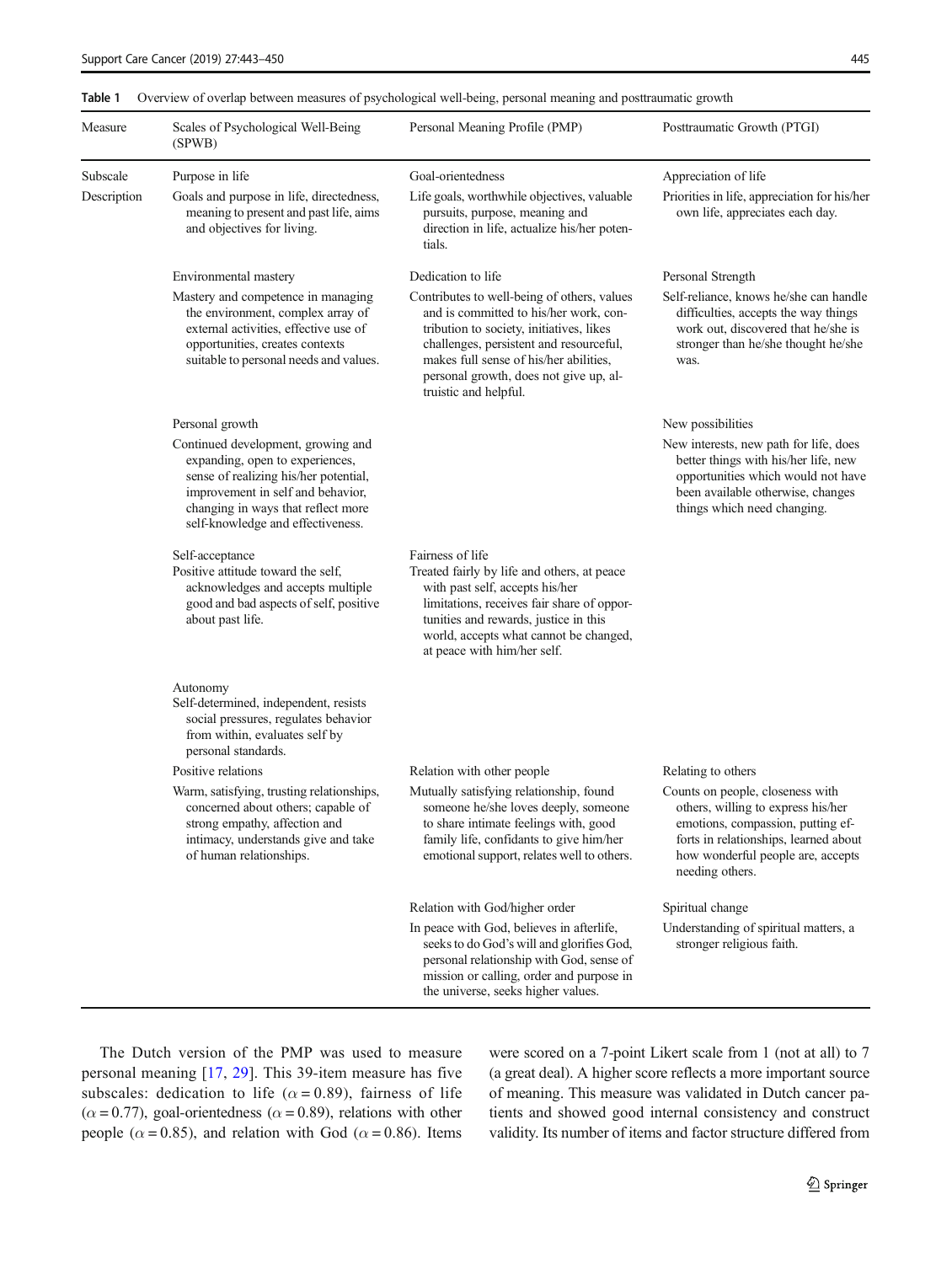<span id="page-3-0"></span>the original Canadian version. Of the originally 57 items, 18 had to be removed in the Dutch version, because of low or double loadings and the original factors "relations" and "intimacy" formed one factor in the Dutch version, as well as "fair treatment" and "self-acceptance" [\[29\]](#page-7-0).

Posttraumatic growth was measured using the Dutch translation of the PTGI [\[25,](#page-7-0) [30\]](#page-7-0). This 21-item measure has five subscales: relating to others ( $\alpha$  = 0.85), new possibilities  $(\alpha = 0.80)$ , personal strength  $(\alpha = 0.79)$ , spiritual change  $(\alpha = 0.70)$ , and appreciation of life ( $\alpha = 0.75$ ). Items were rated from 0 (not at all) to 5 (very great degree). Subscale scores were calculated as mean item scores and a higher score suggests stronger growth. A psychometric study of the PTGI in Dutch cancer patients showed good internal consistency, construct validity, and factorial validity. The Dutch version contains the same factors as the original version [\[30](#page-7-0)].

## Statistical methods

Exploratory maximum likelihood factor analysis (EFA) with varimax rotation on all subscales of the SPWB, PMP, and PTGI was conducted to explore possible areas of overlap between psychological well-being, personal meaning, and posttraumatic growth. The number of factors to retain was based on the eigenvalues  $(>1.0)$ , the slope of the scree plot and parallel analysis. To assess the goodness-of-fit of the resulting model, this model was entered into a confirmatory maximum likelihood factor analysis (CFA) using the same sample. The following goodness-of-fit indices and thresholds were used: the  $\chi^2$ -test ( $p < 0.05$ ), the root mean square error of approximation (RMSEA, < 0.06), the comparative fit index (CFI,  $\geq$ 0.90), the Tucker-Lewis index (TLI,  $\geq$  0.90), and the standardized root mean square (SRMS, < 0.08). Missing data were presumed to be missing completely at random (MCAR).

When the model resulting from the EFA would not show adequate fit, two additional models would be considered. (1) In order to compare the result of the EFA with the null model (i.e., a model in which the subscales load on a factor that represents their own measurement instrument, revealing no areas of overlap), the goodness-of-fit indices would be calculated for this null model, as well, using CFA. (2) In order to explore the overlap between the SPWB, PMP, and PTGI further, structural equation modeling (SEM) would be used. Beginning with the null model, in which each measurement instrument formed a latent variable, represented by its subscales as manifest variables, the path with the highest modification index would be added to the model and the goodnessof-fit indices would be re-calculated. This procedure would be repeated until the model had an adequate fit. Correlations in the models were considered as low  $(< 0.5)$ , moderate  $(\geq 0.5)$ and  $\langle 0.7 \rangle$ , or high ( $\geq 0.7$ ). All analyses were performed in IBM SPSS Statistics 24 or R 3.4.0, package Lavaan.

## Results

#### Participant characteristics

In total, 2192 cancer survivors received an invitation letter for this study, 419 survivors responded positively, 184 met all inclusion criteria, and 170 completed the outcome measures at baseline. Participants were on average 57 years old and 82% was female. Eighty percent was married or in a relationship,

**Table 2** Participant characteristics  $(N = 170)$ 

|                                                                                                             | N             | %              | М  |    | SD Median Range |          |
|-------------------------------------------------------------------------------------------------------------|---------------|----------------|----|----|-----------------|----------|
| Age (M, SD, range)                                                                                          |               |                | 57 | 10 |                 |          |
| Gender (female)                                                                                             | 140           | 82             |    |    |                 |          |
| Marital status (single)                                                                                     |               | 34 20          |    |    |                 |          |
| <b>Education</b> level                                                                                      |               |                |    |    |                 |          |
| Low                                                                                                         | 23            | 13             |    |    |                 |          |
| Medium                                                                                                      | 81            | 48             |    |    |                 |          |
| High                                                                                                        | 66            | 39             |    |    |                 |          |
| Employment (yes) <sup>a</sup>                                                                               | 88            | 53             |    |    |                 |          |
| Religion                                                                                                    |               |                |    |    |                 |          |
| Christian                                                                                                   | 85            | 50             |    |    |                 |          |
| No religion                                                                                                 | 85            | 50             |    |    |                 |          |
| Type of cancer                                                                                              |               |                |    |    |                 |          |
| <b>Breast</b>                                                                                               | 112           | 66             |    |    |                 |          |
| Colon                                                                                                       | 37            | 22             |    |    |                 |          |
| Other (esophagus, stomach,<br>pancreatic, lung, endometrial,<br>ovarian, melanoma, lymphoma)<br>Tumor stage | 21            | 12             |    |    |                 |          |
| $0$ (in situ)                                                                                               | 10            | 6              |    |    |                 |          |
| Ī                                                                                                           | 57            | 34             |    |    |                 |          |
| П                                                                                                           | 51.           | 30             |    |    |                 |          |
| Ш                                                                                                           | 28            | 16             |    |    |                 |          |
| IV                                                                                                          | $\mathcal{E}$ | $\mathfrak{D}$ |    |    |                 |          |
| Missing                                                                                                     | 21            | 12             |    |    |                 |          |
| Type of treatment                                                                                           |               |                |    |    |                 |          |
| Surgery                                                                                                     | 169           | 99             |    |    |                 |          |
| Surgery combined with radiation<br>and/or<br>chemotherapy                                                   | 138           | 81             |    |    |                 |          |
| Months since treatment (Mdn,<br>range) <sup>b</sup>                                                         |               |                |    |    | 18              | $3 - 58$ |
| Negative life event in last 2 years<br>(other than cancer)                                                  |               | 90 53          |    |    |                 |          |
| Previous psychological treatment <sup>c</sup>                                                               |               |                |    |    |                 |          |
| $<$ 1 year ago                                                                                              | 30            | 18             |    |    |                 |          |
| $>1$ year ago                                                                                               | 59            | 35             |    |    |                 |          |
| Never                                                                                                       | 79            | 47             |    |    |                 |          |

 $^{a} N = 165$ 

 $b<sub>N</sub> = 159$ 

 $\degree N = 168$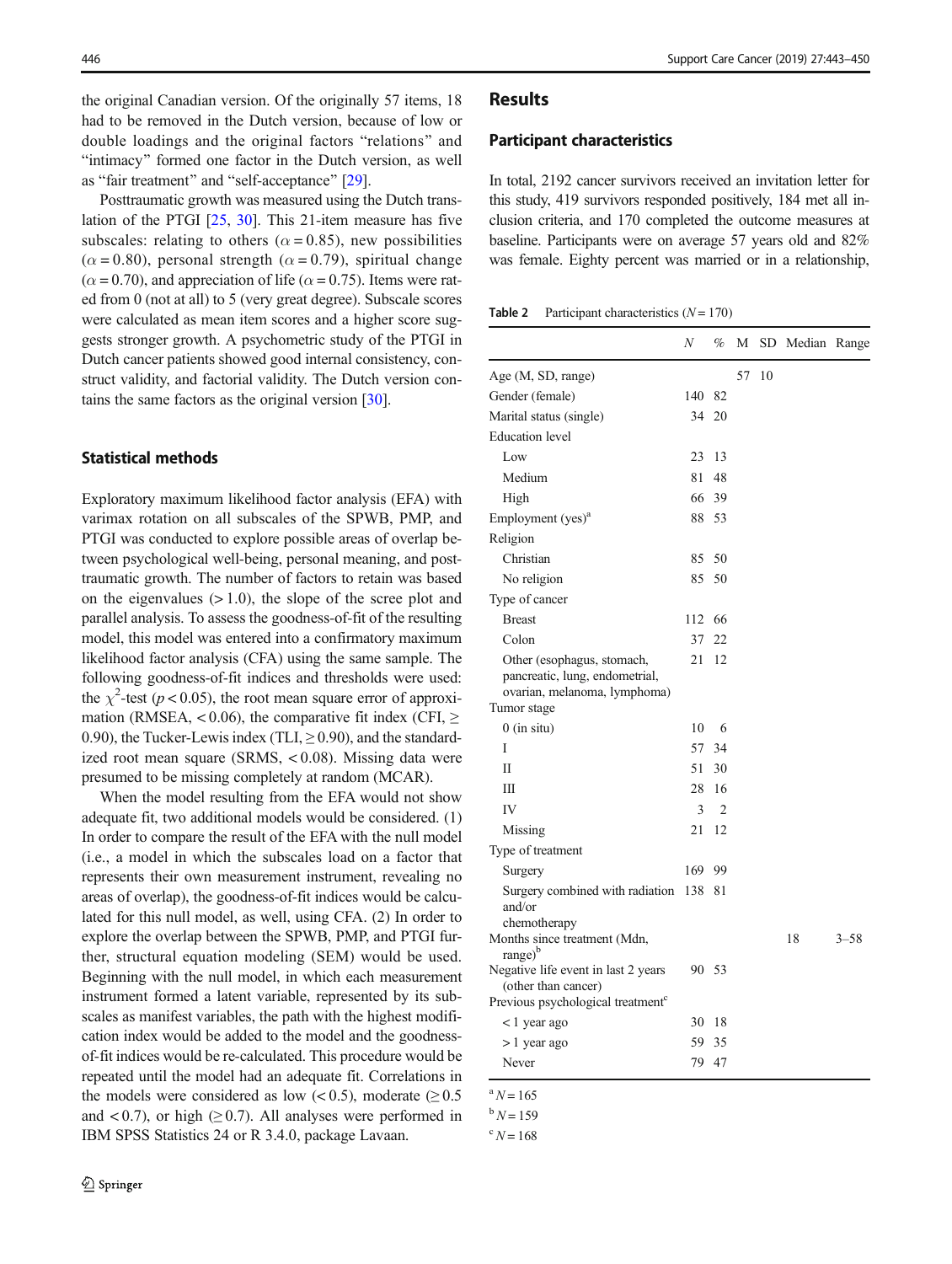39% was higher educated, and 53% was employed. Breast cancer was diagnosed in 66% of the participants; 70% had tumor stage II or lower. All participants but one had surgery and 81% had additional radiation or chemotherapy. Participants were median 18 months post treatment. Other negative life events were reported by 53% of the participants, and 18% had psychological treatment in the last year (Table [2](#page-3-0)). More details on the participant flow and dropout can be found elsewhere [\[26\]](#page-7-0).

## Exploratory factor analysis

Based on the scree plot and the eigenvalues, three factors should be extracted. The parallel analysis, however, indicated a solution of two factors. The eigenvalue of the third factor (1.355) was below the parallel analysis eigenvalue at the 95th percentile (1.420). However, it was higher than the average parallel analysis eigenvalue of the third factor (1.347). Because both the scree plot and the eigenvalues indicated a three-factor solution, and the parallel analysis "almost" indicated a three-factor solution, this solution was retained (Table 3; see Online Resources 1 and 2 for descriptive statistics of the PROMs and a graphical representation of these factors). The three-factor solution explained 59% of the variance. The first factor consisted of all SPWB and PMP subscales, except the PMP subscale relation with God. The second factor consisted of all PTGI subscales, except spiritual change. The third factor consisted of the subscales relation with God (PMP) and spiritual change (PTGI). The goodness-of-fit indices of this three-factor solution were

Table 3 Rotated (varimax) component matrix

| Subscales                  | Measurement Instrument Loadings |      |                    |      |  |
|----------------------------|---------------------------------|------|--------------------|------|--|
|                            |                                 | 1    | $\mathfrak{D}_{1}$ | 3    |  |
| Self-acceptance            | <b>SPWB</b>                     | 0.85 |                    |      |  |
| Purpose in life            | <b>SPWB</b>                     | 0.85 |                    |      |  |
| Environmental mastery      | <b>SPWB</b>                     | 0.82 |                    |      |  |
| Dedication to life         | <b>PMP</b>                      | 0.74 |                    |      |  |
| Goal-orientedness          | <b>PMP</b>                      | 0.69 |                    | 0.32 |  |
| Positive relations         | <b>SPWB</b>                     | 0.63 |                    |      |  |
| Autonomy                   | <b>SPWB</b>                     | 0.61 |                    |      |  |
| Fairness of life           | <b>PMP</b>                      | 0.61 |                    |      |  |
| Relation with other people | <b>PMP</b>                      | 0.57 |                    |      |  |
| Personal growth            | <b>SPWB</b>                     | 0.53 | 0.35               |      |  |
| Personal strength          | <b>PTGI</b>                     |      | 0.83               |      |  |
| Appreciation of life       | <b>PTGI</b>                     |      | 0.77               |      |  |
| New possibilities          | <b>PTGI</b>                     |      | 0.73               |      |  |
| Relating to others         | <b>PTGI</b>                     |      | 0.67               |      |  |
| Relation with God          | <b>PMP</b>                      |      |                    | 0.98 |  |
| Spiritual change           | PTGI                            |      | 0.32               | 0.63 |  |

Factor loadings < 0.30 are suppressed

 $N = 161$ 

unsatisfactory  $(\chi^2(101) = 314, p < .001, RMSEA = 0.115, 95\%$ CI 0.100–0.129), CFI =  $0.854$ , TLI =  $0.827$ , SRMR =  $0.085$ ), meaning that the model did not fit well with the data.

## Additional analyses

Since the above described three-factor solution did not have an adequate fit, the question arose whether a model in which each measurement instrument formed a separate factor (null model) would better fit with the data. The results of this CFA showed that the goodness-of-fit indices of the null model were slightly worse  $(\chi^2(101) = 357, p < .001, RMSEA = 0.126$  (95% CI  $0.112-0.140$ , CFI =  $0.825$ , TLI =  $0.792$ , SRMR =  $0.094$ ).

When pathways were subsequently added to the null model using SEM, based on the modification indices, the fit improved  $(\chi^2(93) = 144, p = .001, RMSEA = 0.059 (95\% \text{ CI})$ 0.039–0.077), CFI = 0.965, TLI = 0.955, SRMR = 0.061). In the resulting model, the latent variables SPWB and PMP had an estimated correlation of 0.87, SPWB and PTGI of 0.38, and PMP and PTGI of 0.47 (Fig. [1\)](#page-5-0). Furthermore, a path was added between the subscales relation with God (PMP) and spiritual change (PTGI) and between spiritual change (PTGI) and personal growth (SPWB). The subscale positive relations with others (SPWB) formed paths with relations with other people (PMP), relating to others (PTGI), and personal growth (SPWB). The subscale personal growth (SPWB) also loaded on the PTGI. The subscale relation with God (PMP) loaded negatively on the SPWB, as well. Finally, a negative pathway had to be added between the SPWB subscales autonomy and purpose in life. Since the fit of this model was adequate, it was considered as the main outcome of this study.

# **Conclusions**

The empirical baseline data of cancer survivors participating in an RCT supported the expectation that measurement instruments of psychological well-being, personal meaning, and posttraumatic growth do share areas of overlap. The resulting model was complex, but three main conclusions can be drawn. (1) The scores on psychological well-being (SPWB) and personal meaning (PMP) were highly correlated (as latent variables), which suggests that both PROMs measure similar or very closely related aspects of positive mental health. (2) Their estimated correlation with the posttraumatic growth measure (PTGI), as latent variable, was lower, suggesting that posttraumatic growth is a related, but distinct construct. (3) A high estimated correlation was found between the subscales relation with God (PMP) and spiritual change (PTGI), while their loadings on their respective measurement instruments deviated from the other subscale loadings. This supports the idea that religiosity is distinct from psychological well-being, personal meaning, and posttraumatic growth.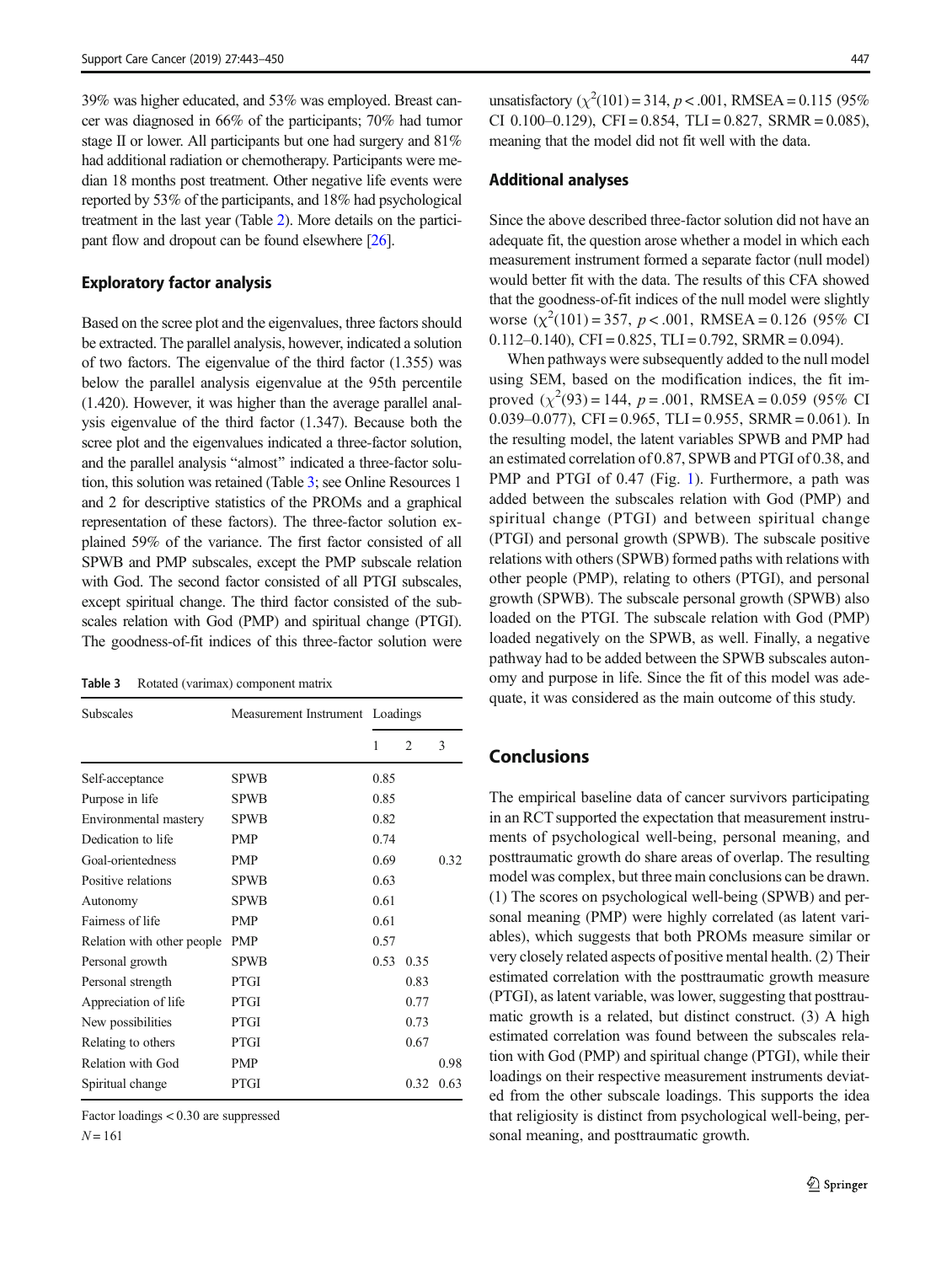<span id="page-5-0"></span>

Fig. 1 Model resulting from adding pathways to the null model in which each measurement instrument formed a latent variable, represented by its subscales as manifest variables. Note,  $N = 161$ . This figure was created using the R package Lavaan

These results have clear implications for the use of the SPWB, PMP, and PTGI in trials that investigate the effect of psychosocial interventions targeting cancer survivors. The overlap implies that if an intervention aims to improve both psychological well-being and personal meaning, in fact, the same phenomena or behaviors, feelings, cognitions, goals and convictions may have changed. Measuring these constructs separately means that these specific phenomena are measured double [[33\]](#page-7-0). Previous studies showed similar results in the operationalization of spirituality and well-being [\[31](#page-7-0), [32\]](#page-7-0). It may be more efficient and less burdensome for cancer survivors to measure these phenomena just once.

In addition, taking this overlap into account may help to avoid various pitfalls in designing a trial. The overlap between these measures will artificially increase the strength of their association [[31\]](#page-7-0), so one may wrongly conclude that personal meaning leads to psychological well-being or vice versa. Furthermore, measuring both constructs increases the problem of multiple testing, because the same phenomena are measured more often. Further psychometric research is needed to select those items from the SPWB and PMP that measure these overlapping phenomena in the most parsimonious way with the largest sensitivity for change.

The results of this study do not mean that psychological well-being and meaning are entirely exchangeable concepts. Their connotations are different [\[15](#page-6-0)], these concepts are rooted in different literary and research traditions, and their measures will not invariably give similar outcomes. What this study does show, however, is that when it comes to operationalization, these constructs overlap in many ways. Better insight into cancer survivors' positive mental health is served by acknowledging this overlap.

Despite the conceptual overlap between posttraumatic growth, psychological well-being, and personal meaning, the results of this study suggest that mainly psychological well-being and personal meaning overlap, while posttraumatic growth falls farther outside. This is in agreement with several studies that did not find a significant association between posttraumatic growth and well-being [[18,](#page-7-0) [34](#page-7-0)]. An alternative explanation for this outcome is that the PTGI requires a different type of item response than the SPWB and PMP. Survivors are not asked to rate how they feel at the moment, but how their feelings differ from before cancer. Scales with a different type of item response may artificially influence SEM results.

Finally, the results support the idea that religiosity can be seen as distinct from psychological well-being, personal meaning, and posttraumatic growth. Perhaps, especially in a secular country like The Netherlands, there is a large variability in the role religion plays in people's lives, ranging from absent to prominent and from negative to positive. This finding is in line with previous studies in The Netherlands [[28](#page-7-0)], as well as in the USA [[35\]](#page-7-0). Hence, it seems that religiosity is a domain that should be measured separately in cancer survivors.

This study had several limitations. First, the number of participants was relatively small, females and breast cancer survivors were overrepresented, and all analyses were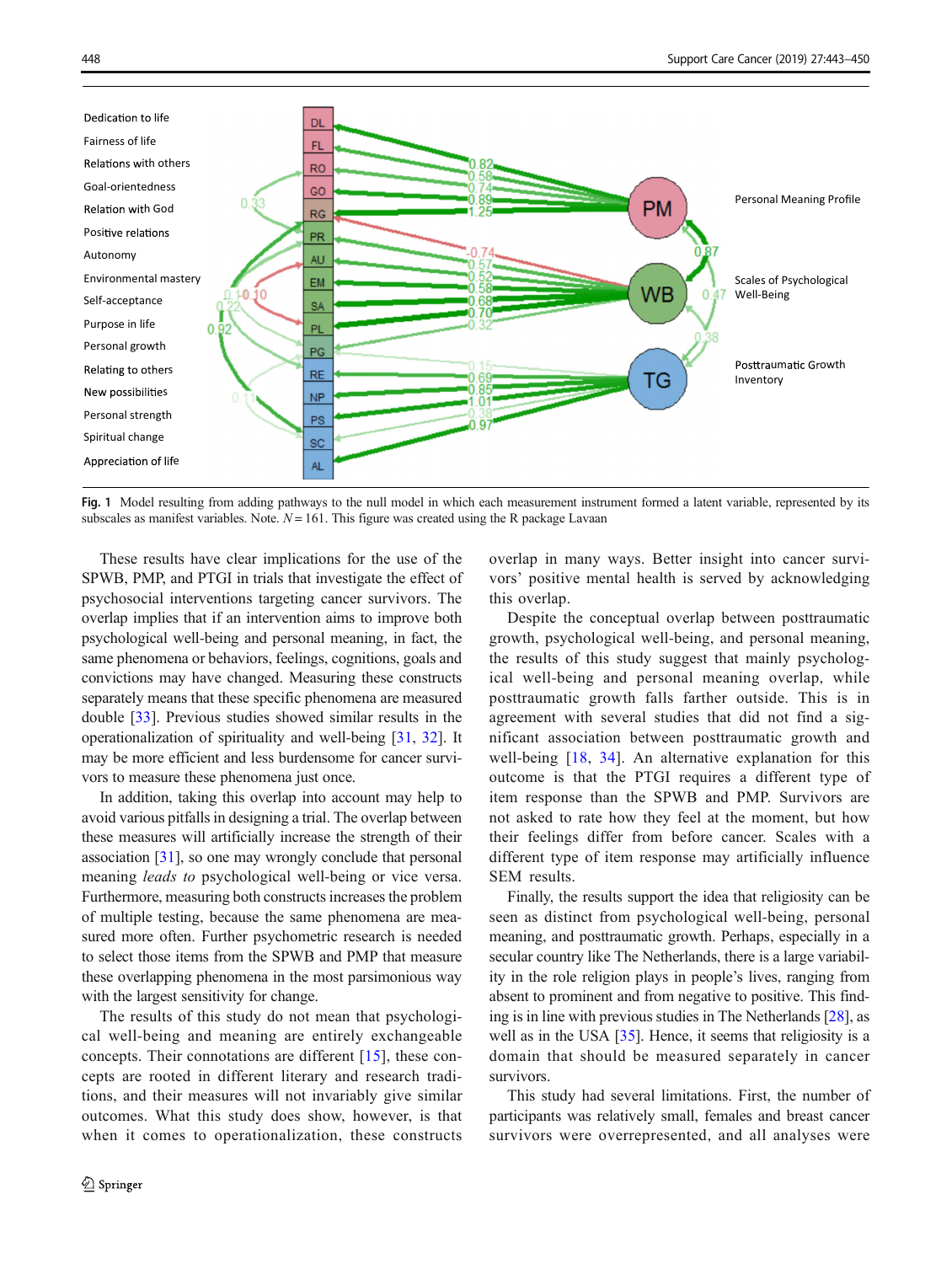<span id="page-6-0"></span>conducted using the same sample. Second, only three of the many available, albeit frequently used measures of well-being, meaning, and posttraumatic growth, were examined. It is possible that other measures show less overlap. Third, psychological well-being, personal meaning, and posttraumatic growth do not cover the full spectrum of positive mental health [16]. To identify the domains of a core outcome set for cancer survivors' positive mental health, future studies should include a broader variety of measurement instruments [[36\]](#page-7-0). Such a core outcome set of positive mental health in cancer survivors can be used routinely to document and compare effects of psychosocial intervention on survivors' positive mental health.

The majority of cancer survivors have no clinical level of distress, but there is a large differentiation in their level of positive mental health [2]. Since a growing number of survivors will live for an increasing number of years [[37](#page-7-0)], it becomes important that high-quality psychosocial interventions are available that stimulate positive mental health and help survivors adjust to the aftermath of cancer. The efficacy of interventions can only be evaluated when their effects can be monitored properly. This study contributes to the understanding of positive mental health in cancer survivors and to develop a core outcome set.

## Conclusion

Psychological well-being and personal meaning overlap to a large extent in cancer survivors, while posttraumatic growth and religiosity can be seen as distinguished constructs. These findings facilitate researchers to select the appropriate PROMs when testing the effect of a psychosocial intervention on positive mental health in cancer survivors.

Funding information The study is funded by the Dutch Cancer Society/ Alpe d'HuZes/Koningin Wilhelmina Fonds (KWF) Kankerbestrijding Fund, grant-number 4864.

#### Compliance with ethical standards

Conflict of interest The authors declare that they have no conflict of interest.

Ethical approval All procedures performed in studies involving human participants were in accordance with the ethical standards of the institutional and/or national research committee and with the 1964 Helsinki declaration and its later amendments or comparable ethical standards.

This article does not contain any studies with animals performed by any of the authors.

Open Access This article is distributed under the terms of the Creative Commons Attribution-NonCommercial 4.0 International License (http:// creativecommons.org/licenses/by-nc/4.0/), which permits any noncommercial use, distribution, and reproduction in any medium, provided you give appropriate credit to the original author(s) and the source, provide a link to the Creative Commons license, and indicate if changes were made.

## References

- 1. Faller H, Schuler M, Richard M, Heckl U, Weis J, Kuffner R (2013) Effects of psycho-oncologic interventions on emotional distress and quality of life in adult patients with cancer: systematic review and meta-analysis. J Clin Oncol 31(6):782–793. [https://doi.org/10.](https://doi.org/10.1200/JCO.2011.40.8922) [1200/JCO.2011.40.8922](https://doi.org/10.1200/JCO.2011.40.8922)
- 2. Keyes CLM (2005) Mental illness and/or mental health? Investigating axioms of the complete state model of health (2005). J Consult Clin Psychol 73(3):539–548. [https://doi.org/10.](https://doi.org/10.1037/0022-006X.73.3.539) [1037/0022-006X.73.3.539](https://doi.org/10.1037/0022-006X.73.3.539)
- 3. Trompetter HR, Lamers SMA, Westerhof GJ, Fledderus M, Bohlmeijer ET (2017) Both positive mental health and psychopathology should be monitored in psychotherapy: confirmation for the dual-factor model in acceptance and commitment therapy. Behav Res Ther 91:58–63. [https://doi.org/10.1016/j.brat.2017.01.](https://doi.org/10.1016/j.brat.2017.01.008) [008](https://doi.org/10.1016/j.brat.2017.01.008)
- 4. Ryff CD, Singer B (1998) The contours of positive human health. Psychol Inq 9(1):1–28 [http://www.tandfonline.com/doi/abs/10.](http://www.tandfonline.com/doi/abs/10.1207/s15327965pli0901_1) [1207/s15327965pli0901\\_1](http://www.tandfonline.com/doi/abs/10.1207/s15327965pli0901_1)
- 5. Park CL (2010) Making sense of the meaning literature: an integrative review of meaning making and its effects on adjustment to stressful life events. Psychol Bull 136(2):257–301. [https://doi.org/](https://doi.org/10.1037/a0018301) [10.1037/a0018301](https://doi.org/10.1037/a0018301)
- 6. Joseph S, Linley PA (2005) Growth following adversity: theoretical perspectives and implications for clinical practice. Clin Psychol Rev 26:1041–1053. <https://doi.org/10.1016/j.cpr.2005.12.006>
- 7. Pinto-Gouveia J, Duarte C, Matos M, Fráguas S (2014) The protective role of self-compassion in relation to psychopathology symptoms and quality of life in chronic cancer patients. Clin Psychol Psychother 21:311–323. <https://doi.org/10.1002/cpp.1838>
- 8. Schotanus-Dijkstra M, Ten Klooster PM, Drossaert CHC et al (2016) Validation of the flourishing scale in a sample of people with suboptimal levels of mental well-being. BMC Psychol 4:12. [https://](https://doi.org/10.1186/s40359-016-0116-5) [doi.org/10.1186/s40359-016-0116-5](https://doi.org/10.1186/s40359-016-0116-5)
- 9. Casellas-Grau A, Vives J, Font A, Ochoa C (2016) Positive psychological functioning in breast cancer: an integrative review. Breast 27:136–168. <https://doi.org/10.1016/j.breast.2016.04.001>
- 10. Lee V (2008) The existential plight of cancer: meaning making as a concrete approach to the intangible search for meaning. Support Care Cancer 16(7):779–785. [https://doi.org/10.1007/s00520-007-](https://doi.org/10.1007/s00520-007-0396-7) [0396-7](https://doi.org/10.1007/s00520-007-0396-7)
- 11. Park CL, Edmondson D, Fenster JR, Blank TO (2008) Meaning making and psychological adjustment following cancer: the mediating roles of growth, life meaning, and restored just-world beliefs. J Consult Clin Psychol 76(5):863–875. [https://doi.org/10.1037/](https://doi.org/10.1037/a0013348) [a0013348](https://doi.org/10.1037/a0013348)
- 12. Vehling S, Lehmann C, Oechsle K, Bokemeyer C, Krüll A, Koch U, Mehnert A (2011) Global meaning and meaning-related life attitudes: exploring their role in predicting depression, anxiety, and demoralization in cancer patients. Support Care Cancer 19(4): 513–520. <https://doi.org/10.1007/s00520-010-0845-6>
- 13. Henselmans I, Helgeson VS, Seltman H, de Vries J, Sanderman R, Ranchor AV (2010) Identification and prediction of distress trajectories in the first year after a breast cancer diagnosis. Health Psychol 29(2):160–168. <https://doi.org/10.1037/a0017806>
- 14. Sumalla EC, Ochoa C, Blanco I (2009) Posttraumatic growth in cancer: reality or illusion? Clin Psychol Rev 29(1):24–33. [https://](https://doi.org/10.1016/j.cpr.2008.09.006) [doi.org/10.1016/j.cpr.2008.09.006](https://doi.org/10.1016/j.cpr.2008.09.006)
- 15. Westerhof G, Bohlmeijer E (2010) Psychologie van de Levenskunst. Boom, Amsterdam, pp 49–93
- 16. Ryff CD, Keyes CL (1995) The structure of psychological wellbeing revisited. J Pers Soc Psychol 69(4):719–727. [https://doi.org/](https://doi.org/10.2466/pr0.1995.77.1.275) [10.2466/pr0.1995.77.1.275](https://doi.org/10.2466/pr0.1995.77.1.275)